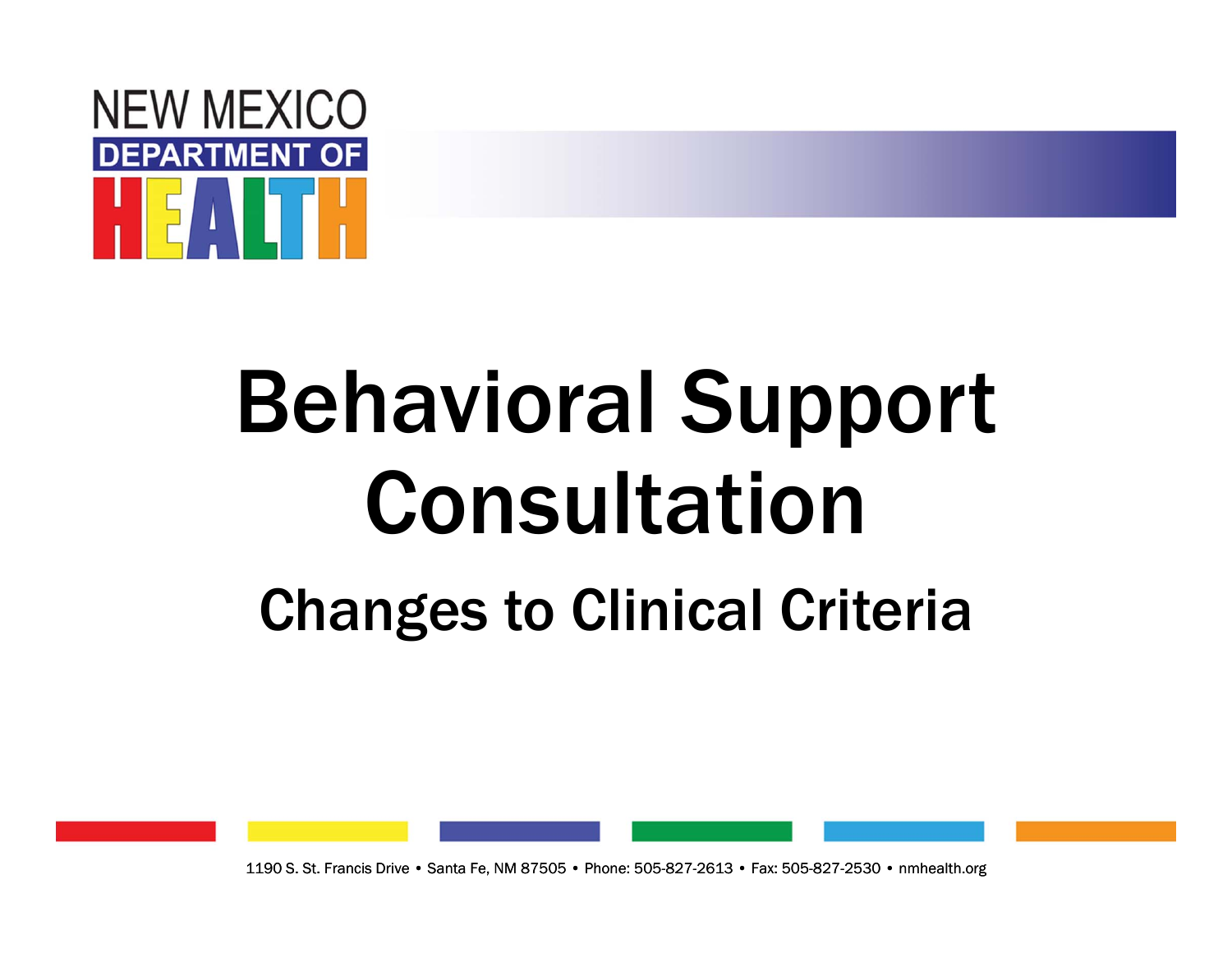## Behavioral Support Consultation Agenda

- Briefly review the BSC service
- Introduce new Proposed Core BSC Amounts & discuss process that BSCs will use to arrive at these amounts for each individual
- Introduce new BSCPAR document
- Case studies

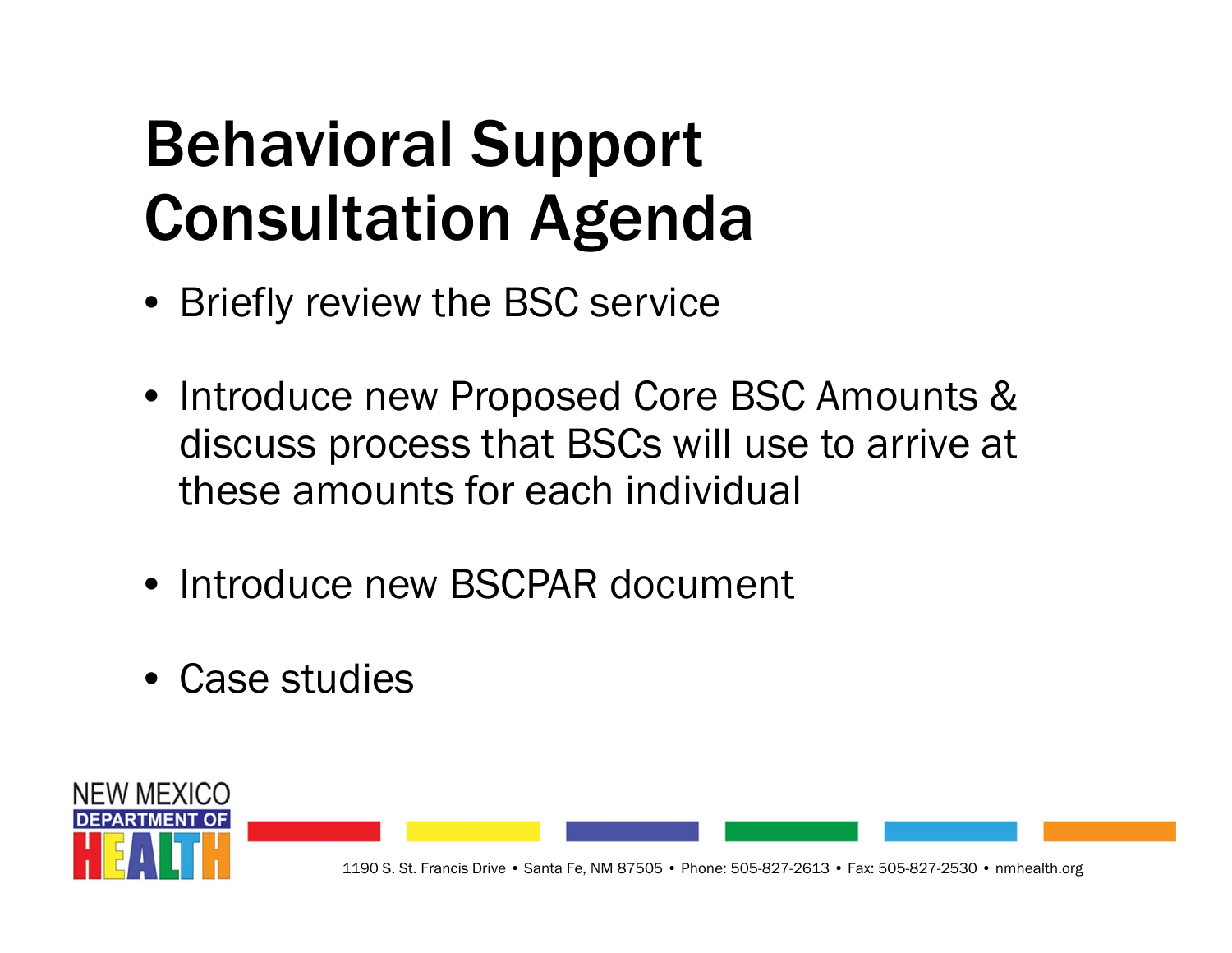BSC supports the person's successful achievement of Vision-driven desired outcomes by designing strategies for the person and the team to implement. A quality foundation for BSC has several components.

#### These are:

- Assessment of the person and his/her environment, including barriers to independent functioning
- Design and testing of strategies to address concerns and build on strengths and skills for independence
- Writing and training plans in a way that the person and Direct Support Personnel (DSP) can easily understand and implement
- Evaluating progress to determine if plan strategies are successful

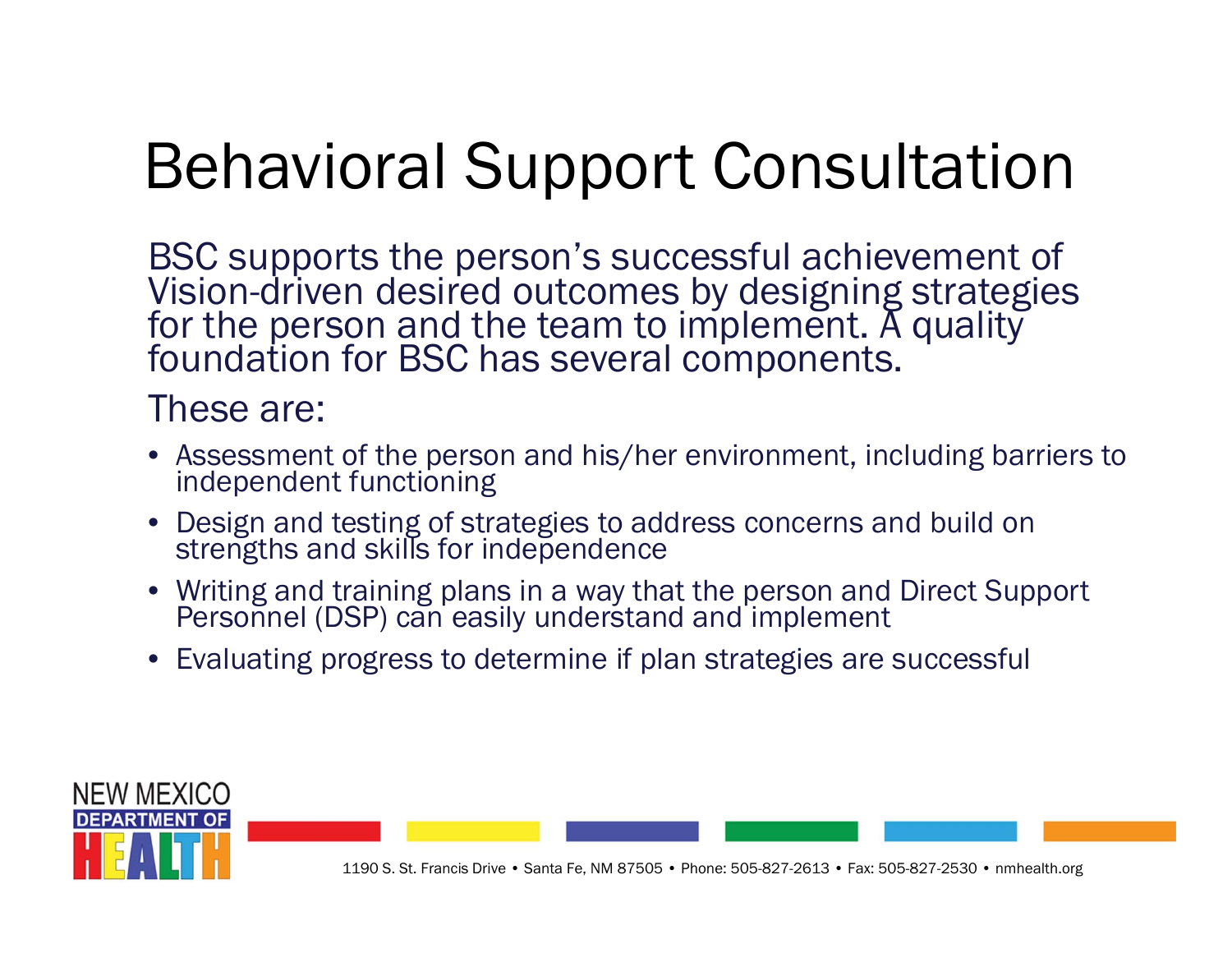All DDW recipients may receive an assessment to determine need for BSC services. IDT is responsible to recognize the need.

Clinical necessity criteria for ongoing BSC:

- Must meet one or more clinical necessity criteria
- Must NOT meet any exclusion criteria

If needed, additional units may be gotten through:

- New Allocation factor
- Complex Service Needs
- Preliminary Risk Screening and Consultation (PRSC) Add-On
	- Initial or Ongoing
- Crisis Supports Add-On

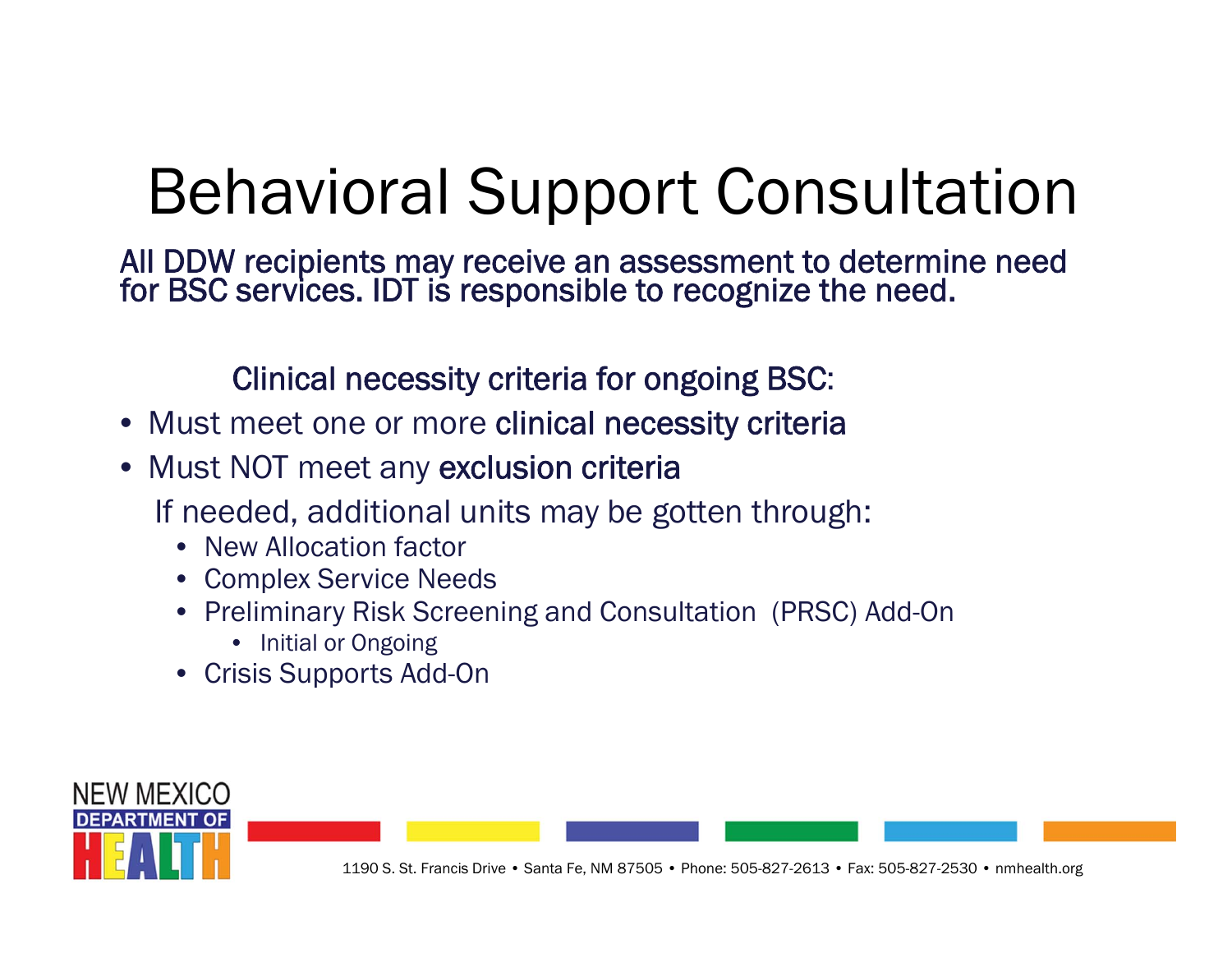- Based on utilization information from the field, the majority of these components can typically be completed within Core BSC amounts
- Fewer BSC supports are needed (fading status) when the person and team are confident and successful in implementing strategies
- Critical factors or situations (inappropriate or offending sexual behaviors, need for crisis supports, diagnoses that make support less predictable or more complex) may require more BSC time
- Additional units are able to be allocated for the task

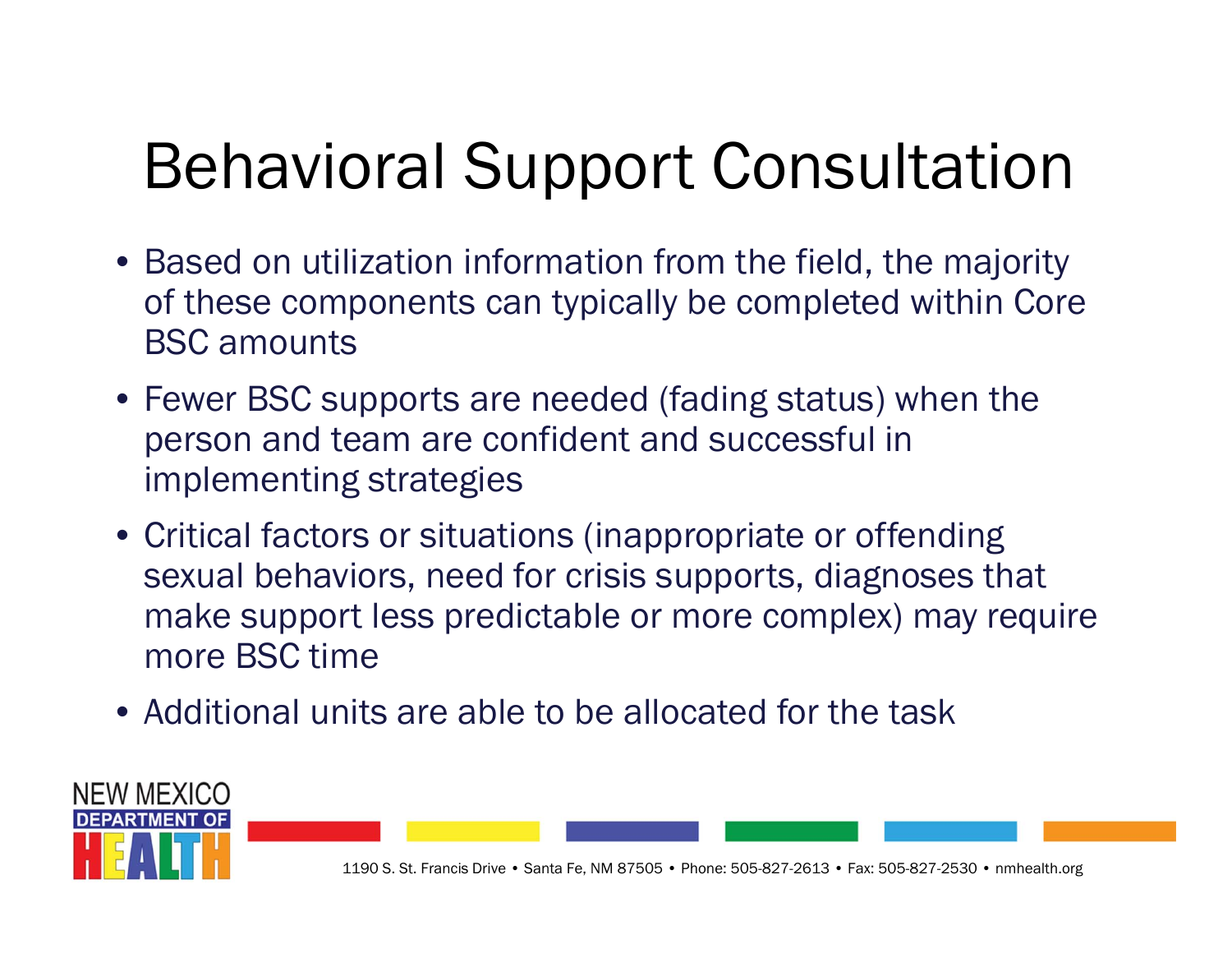### Proposed Core BSC Amounts

- Proposed core BSC amounts are based on the specific skill, behavioral & training needs of the individual & their team
- Hour/unit amounts and BSC rates (standard or incentive) are the same
- OR approves services based on clinical justification for Core BSC amounts & any additional BSC units; approvals can be over or under the proposed amounts<br>NEW MEXICO

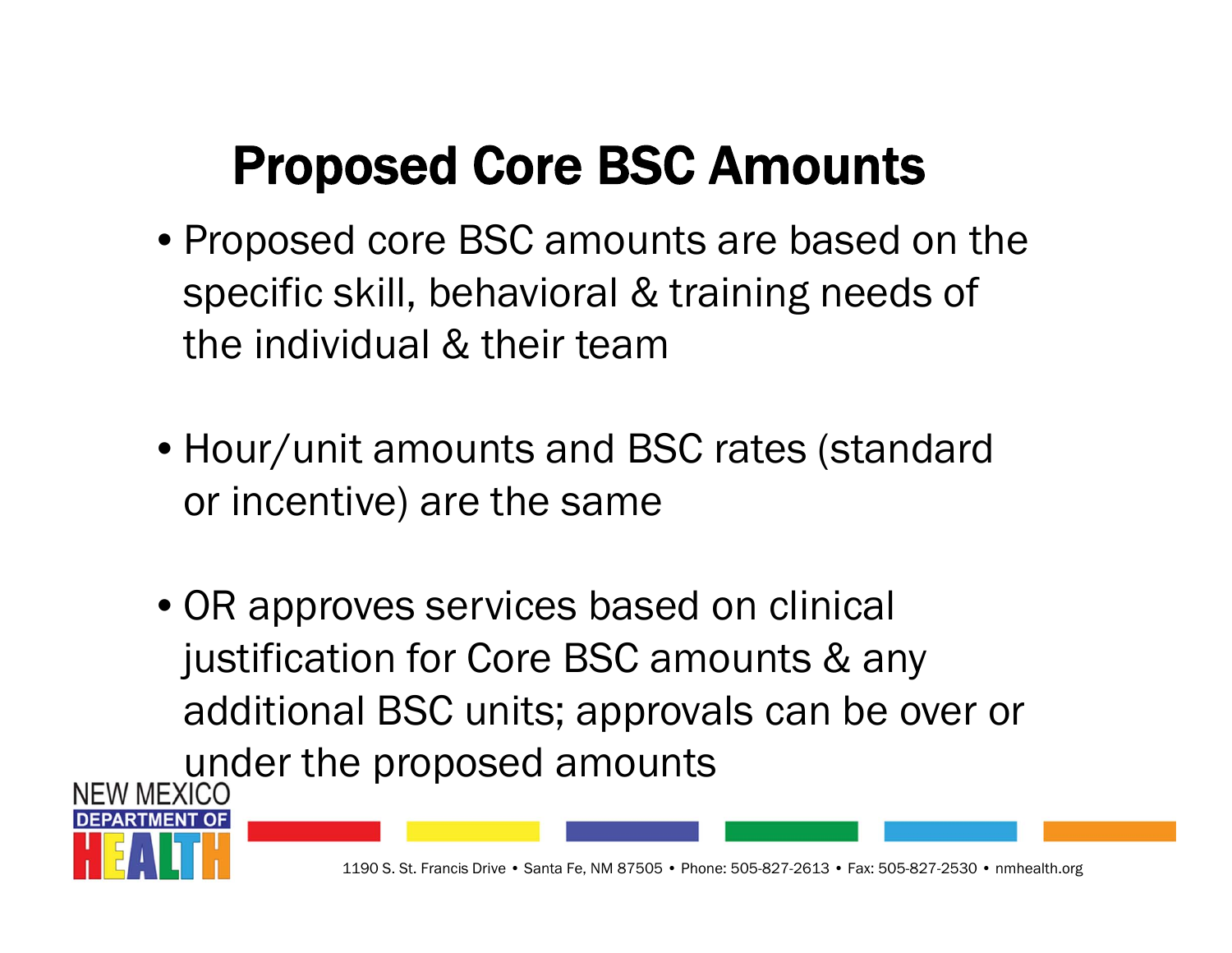- Until now, Core Budget Amounts for Behavior Support Consultation have been tied to NM DDW Groups
	- DDW Groups A, B, D, E &F received Core Budget Amounts of 30 hours/120 units
	- DDW Group C received Core Budget Amounts of 48 hours/192 units
	- DDW Group G received Core Budget Amounts of 72 hours/288 units
- Since we have discontinued the SIS, Proposed Core BSC amounts will now be determined by the Behavioral Support Consultant (during the PBSA process) using the clinical descriptions.

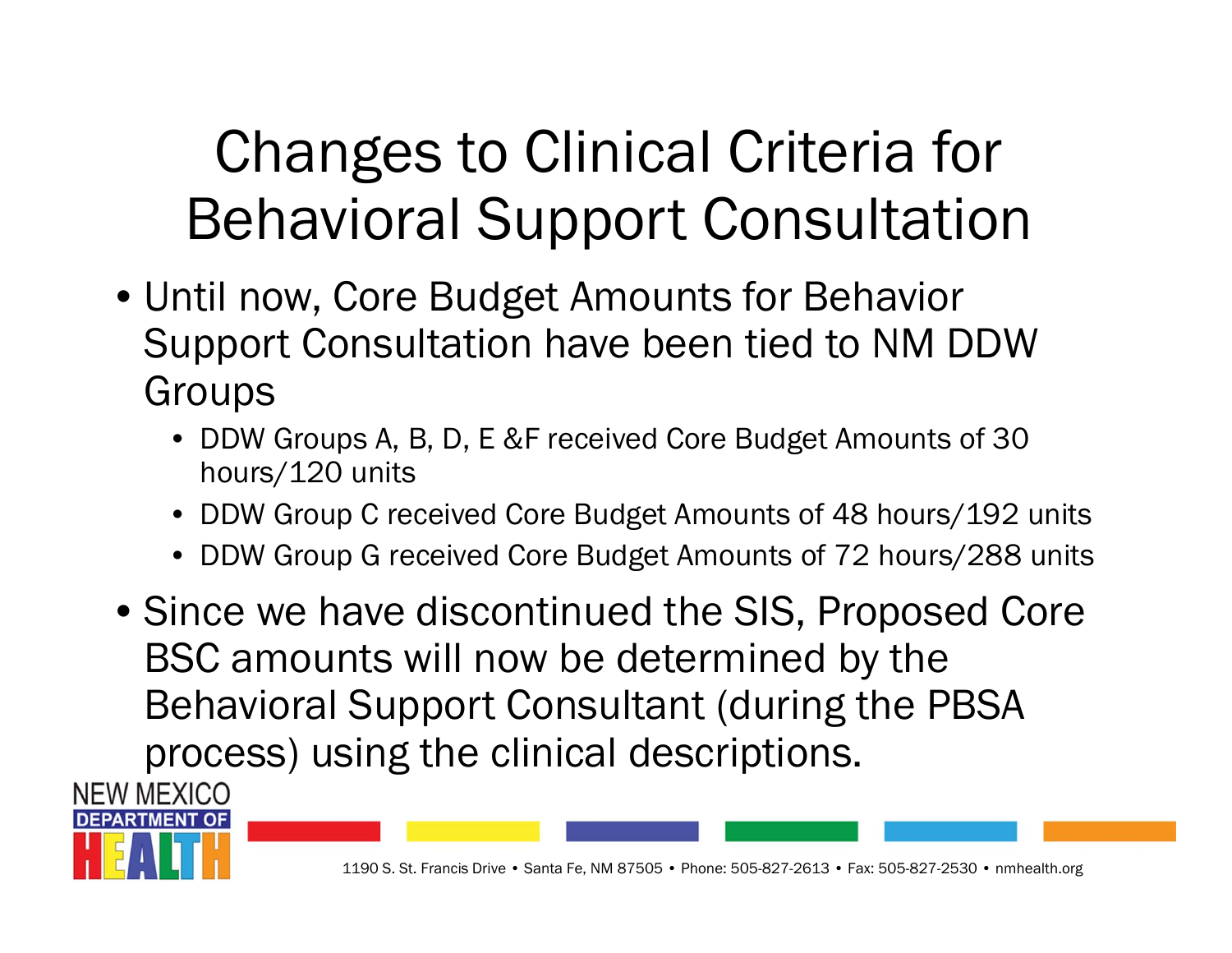#### Process: Proposed Core BSC Amounts and Developing an ISP & a BSC Budget

- • In preparation of the annual IDT to develop the ISP, BSC completes an annual Positive Behavior Supports Assessment (PBSA). During this:
	- • BSC makes determination of which Proposed Core BSC Amounts adequately address the individual's needs based on their assessment (which includes history & current behavioral support needs) using the Proposed Core BSC Amounts descriptions in Appendix B of the Clinical Criteria as a guideline
	- BSC submits PBSA to CM two weeks prior to the meeting
	- •Case Manager guides team in Person Centered Thinking

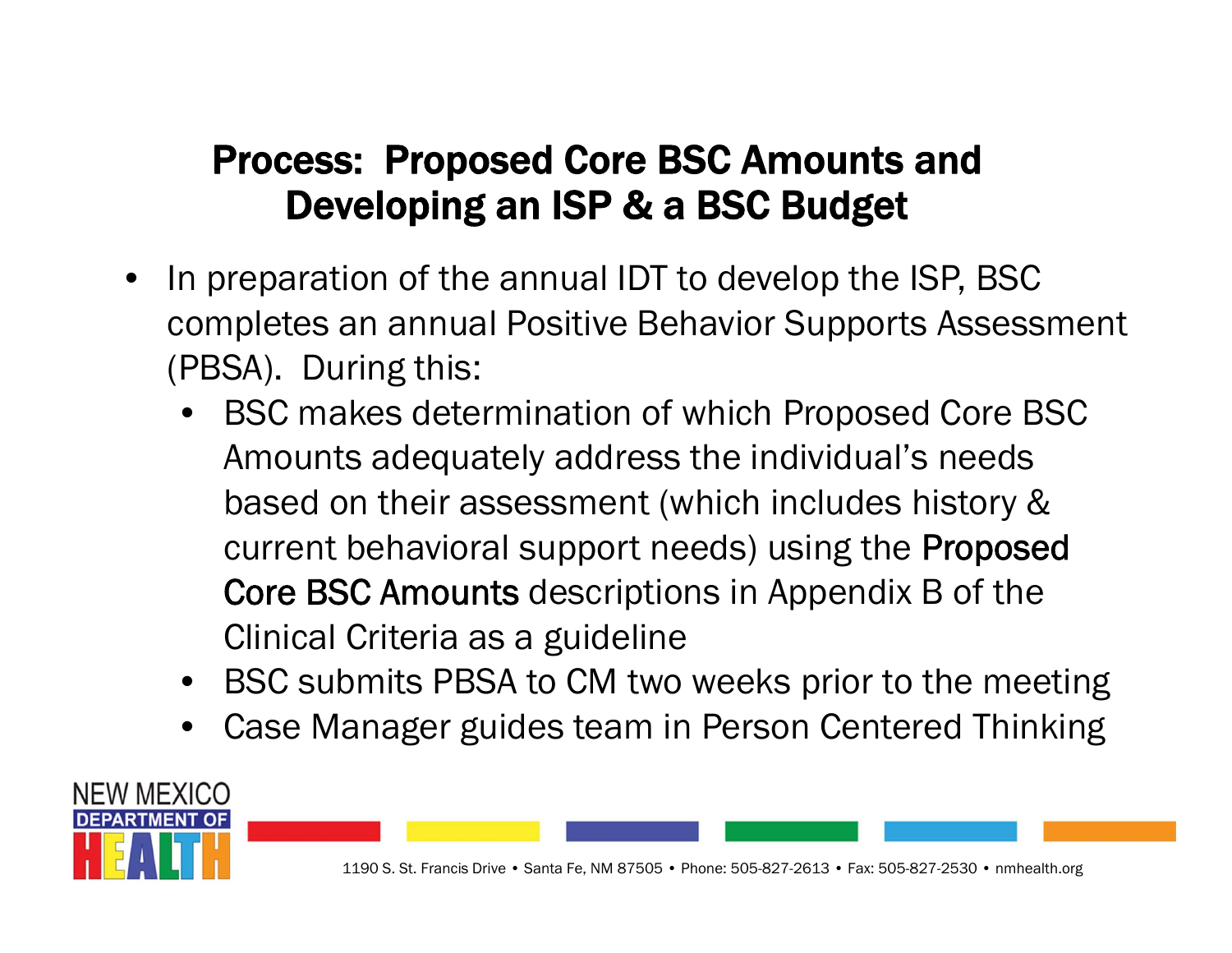#### Proposed Core BSC Amount 1-Basic (30 hours/120 units)

- Intellectual disabilities range from mild disabilities and minimal intermittent support needs to those requiring<br>maximum assistance with Activities of Daily Living (ADLs)<br>due to cognitive or physical support needs.
- Mild to average behavioral support needs-they may receive BSC to learn positive skills (e.g., better social skills; better<br>compliance with medical or psychiatric recommendations &<br>care; successful employment; greater independence in a<br>variety of settings)
- Address behavior that is undesirable, may disrupt relationships and result in harm to self or others.

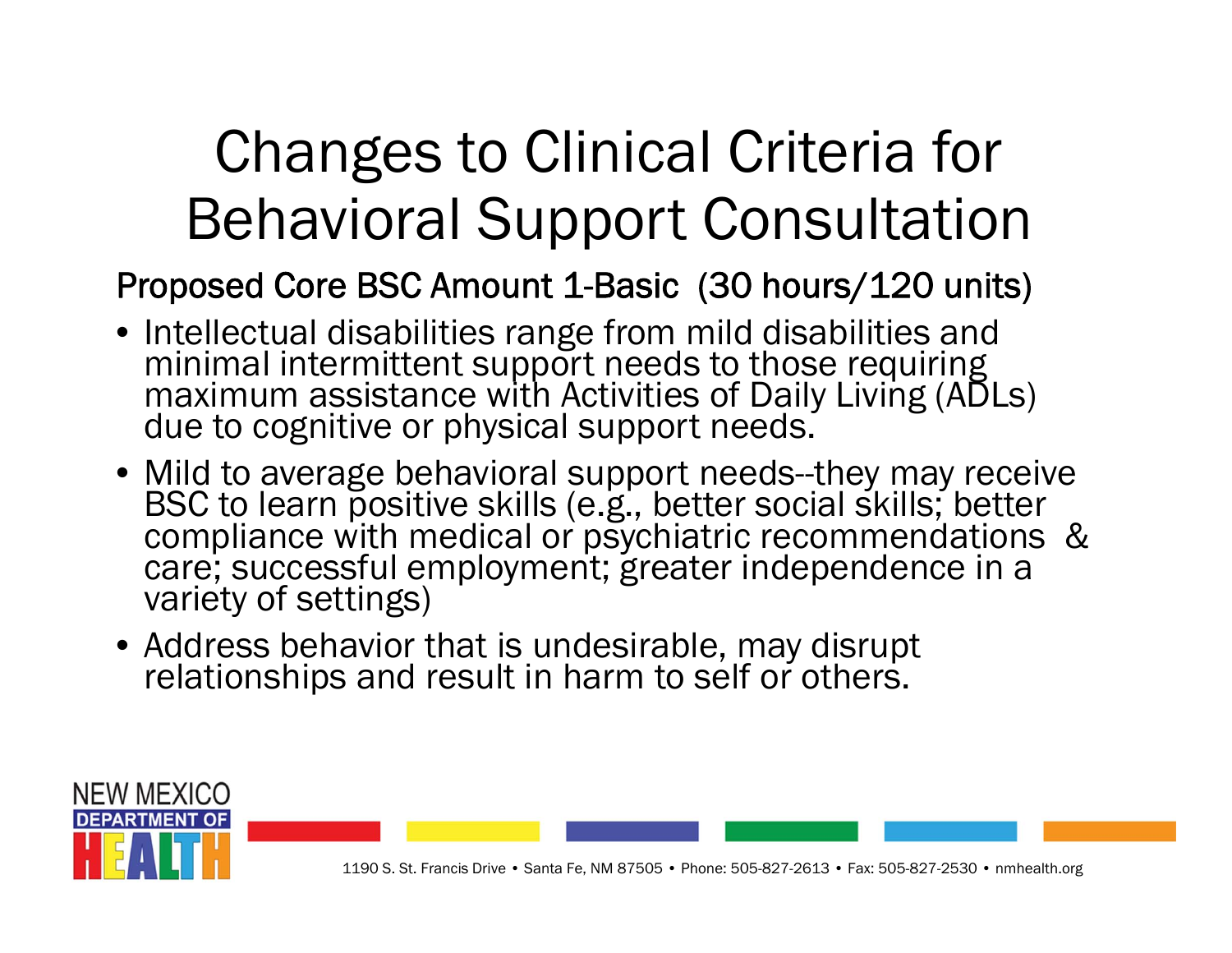#### Proposed Core BSC Amount 2--Moderate (48 hours/192 units)

- Mild to above average support needs and moderate to above average behavioral challenges and/or skills deficits
- Receive support in development of positive skills that contribute to outcomes such as successful employment and greater independence (e.g., through improved social skills or better individual and team management/maintenance of emotional well-being)
- Address behavior that is undesirable, may disrupt relationships and potentially result in harm to self or others.

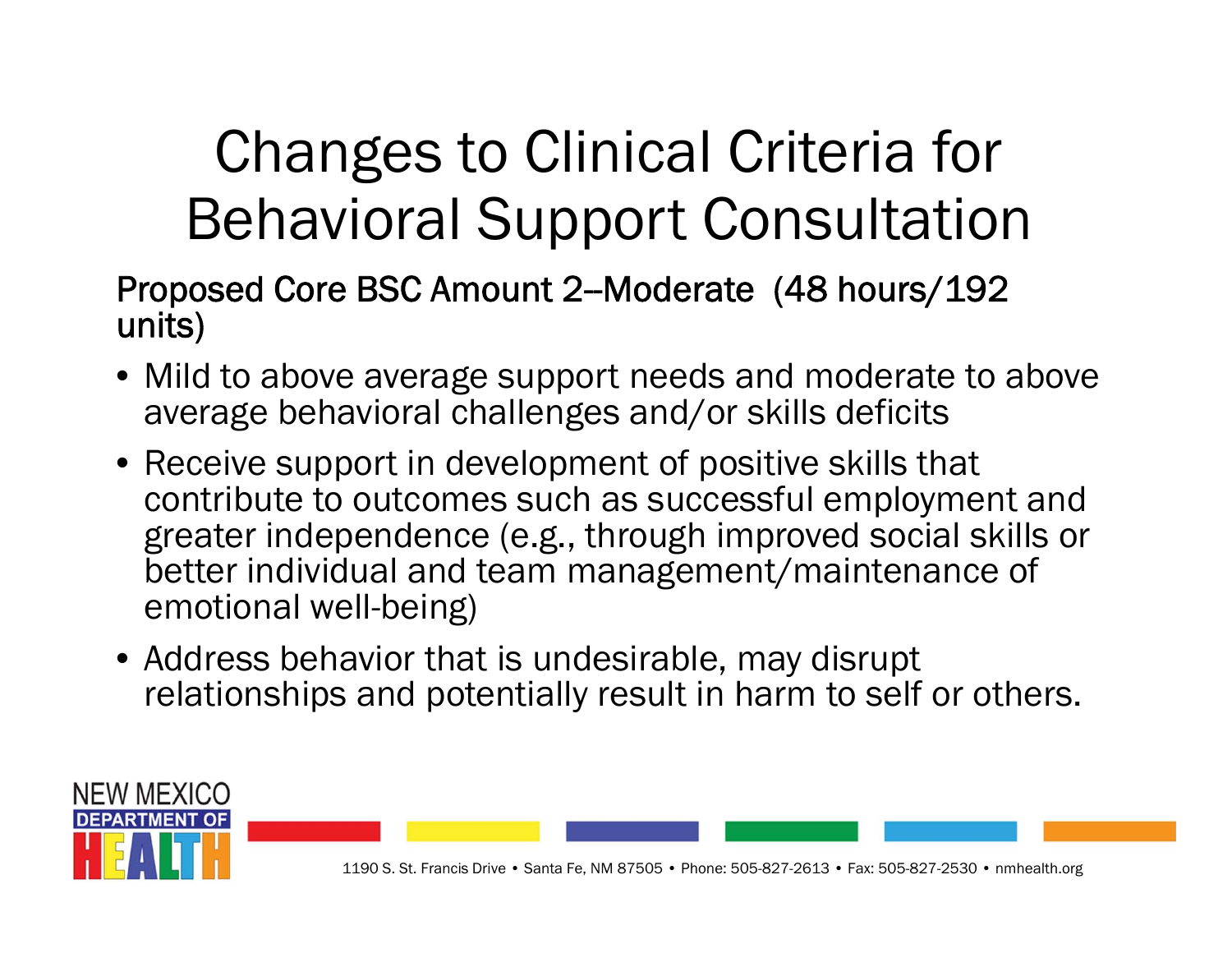Proposed Core BSC Amount 3--Extensive (72 hours/288 units)

- Mild to above average support needs and extraordinary behavioral support needs
- Receive BSC support in development of positive skills that contribute to successful employment, greater independence,<br>and/or reduced behavioral challenges (e.g., such as<br>improved capacity to control physical aggression toward self<br>or others, or sexually inappropriate or offensive
- Receive support to reduce behaviors that result in physical injury and/or great emotional harm and that jeopardize the health and safety of the individual, his or her peers, staff, family, and community members.

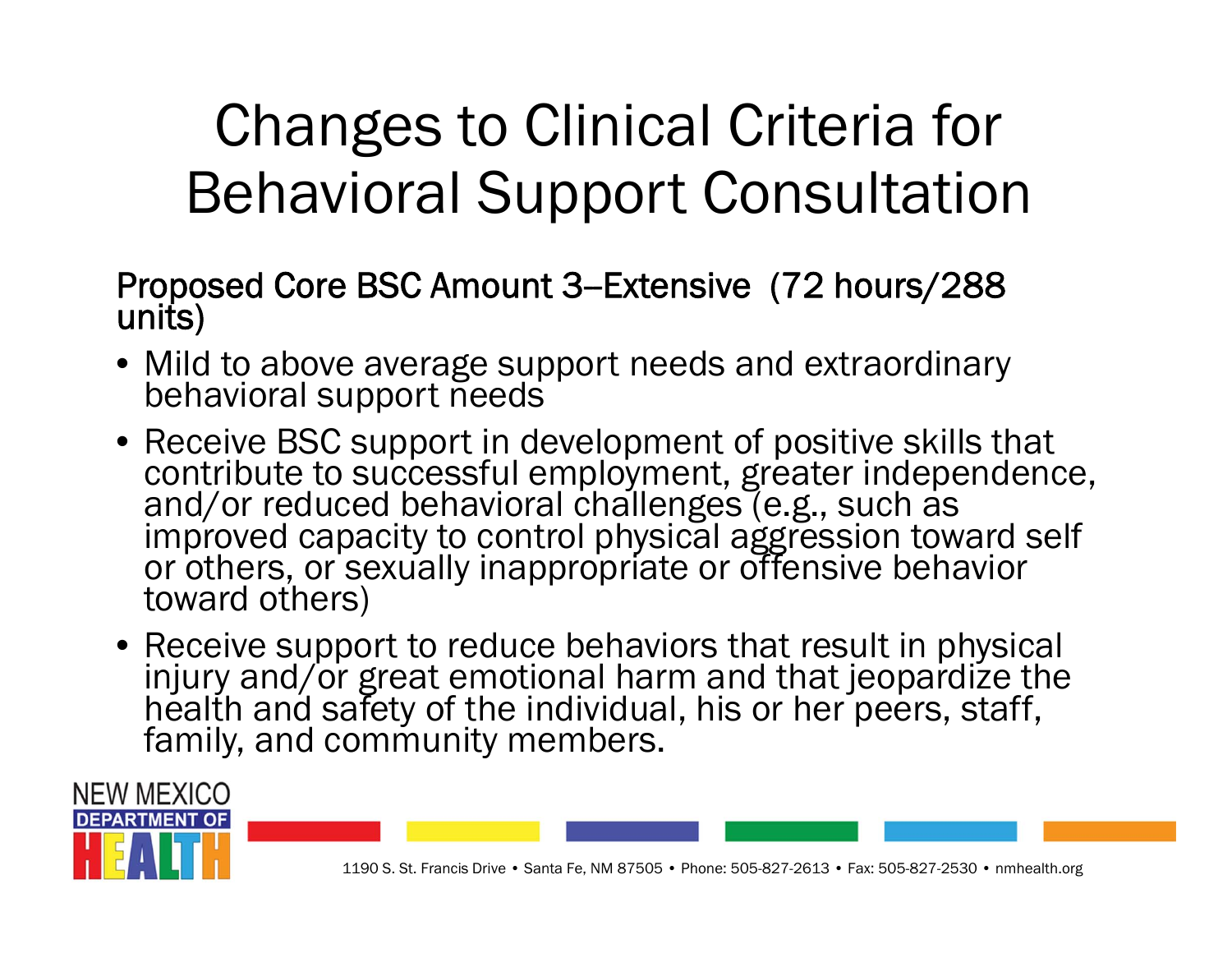

# BSCPAR

- Few differences between old BSCPAR and new one
- Names of Core BSC Amounts—Basic 1, Moderate 2, & Extensive 3
- Form itself is different—Now a Word document where you can write text and numbers in certain fields, but cannot edit other areas
- Form does NOT calculate!